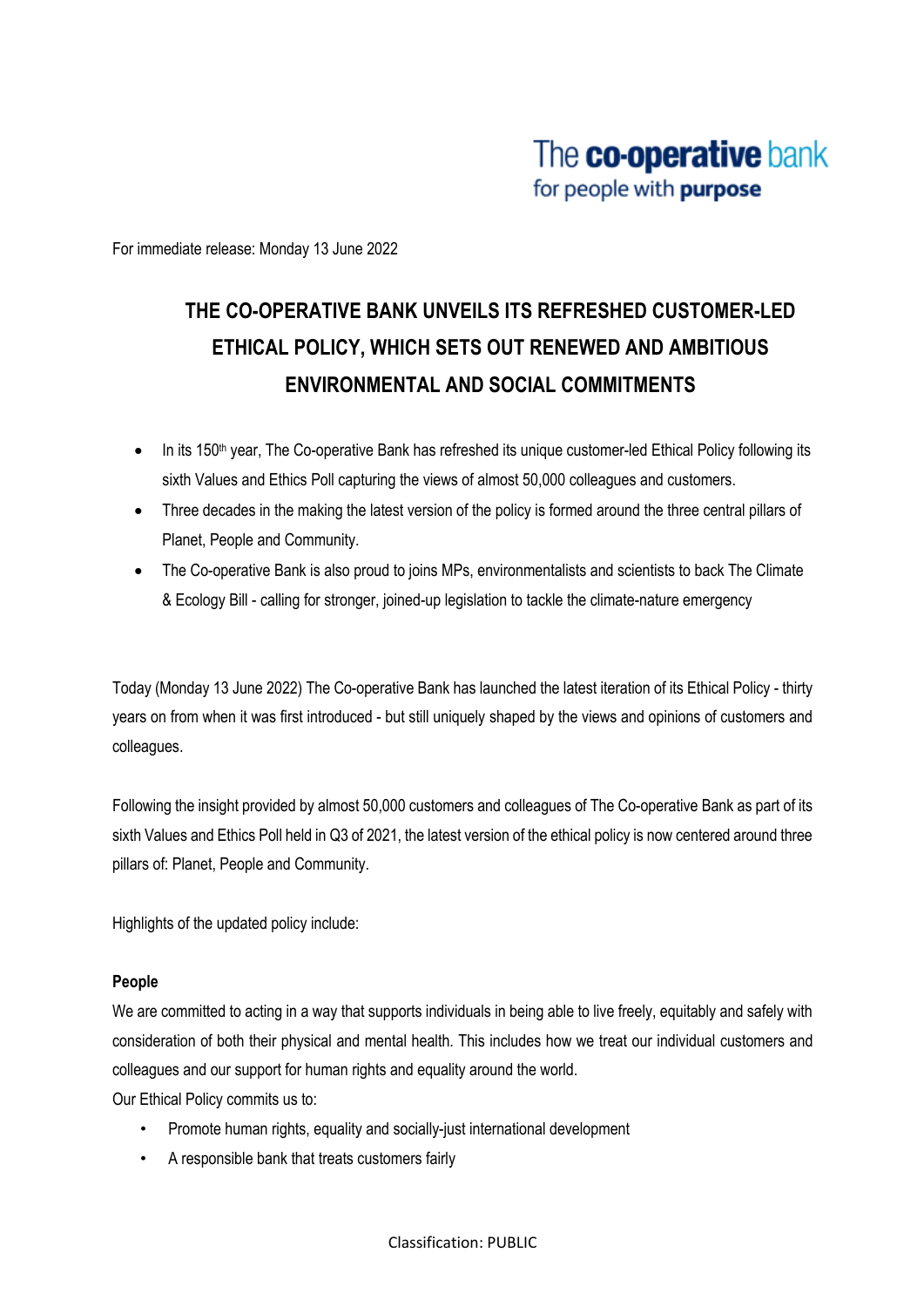• An ethical workplace and culture

## **Planet**

We are committed to sustainable practices across our business –in our own operations, actions and decisions and in how we enable our personal and business customers to make more sustainable choices. We seek to operate in ways that minimise further environmental harm and to take actions that measurably improves biodiversity and the environment.

Our Ethical Policy commits us to:

- Protecting and enhancing the environment, biodiversity and animal welfare
- Being a sustainable and ethical business

## **Community**

.

We are committed to being a good local, corporate and world citizen, working to improve all communities: domestic, international and remote (such as those found online). We commit to building stronger, more resilient, communities with economic and social opportunities for their members and will campaign for wider change when needed. Our Ethical Policy commits us to:

- Promoting economic and social development
- Operating with honesty and transparency
- Advocating for wider change

**Commenting on the latest iteration of the Ethical Policy, Co-operative Bank CEO Nick Slape said:** "I'm beyond proud to be launching the update to our unique Ethical Policy today, showing our renewed commitments to key issues that are important to our customers. It is clear that climate change is a major concern for UK consumers and a concern that we share with our customers. Tackling climate change has been a priority for the Bank over the last three decades since our customers told us through our values and ethics poll that the environment matters to them.

"Consumers today want to know that they have a voice on the most important issues which is why our Values and Ethics Poll is so important to us and helps us understand the key concerns of our customers and how we, as their bank, can help. Around 50,000 of our customers took part and their answers informed the latest update to our Ethical Policy with renewed commitments to our customers, on how we use their money, and how we act as a business aligned with the priorities of our changing world.

"Our latest policy is structured around customers' concerns for our planet, for people and for our communities. Under each of these pillars we outline what we'll campaign for; stating the positive steps we're taking on issues ranging from biodiversity to social justice, reflecting the evolution in our customers' views since we first conducted our poll of customers' priorities back in 1992."

#### Classification: PUBLIC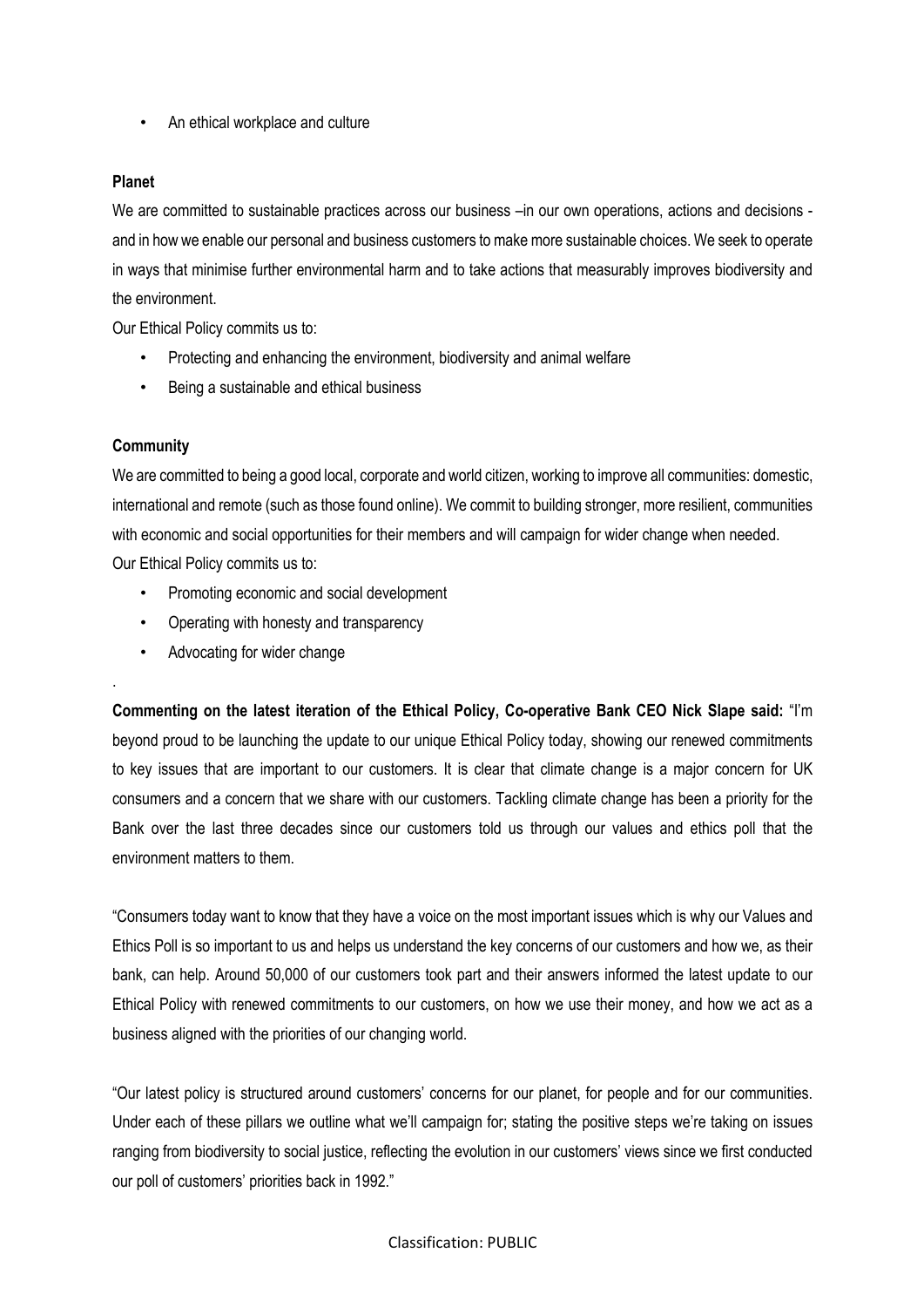The Co-operative Bank, marking its 150<sup>th</sup> year of business rooted in co-operative values and ethics, continues to champion the fight against climate change. As the first UK bank to sign the Paris Pledge, denying finance for coal mining and power generation, The Co-operative Bank has been beyond carbon neutral for over a decade, and has not sent any operational waste to landfill for the last two years with 70 per cent of its waste recycled\* in 2021. The Bank also remains committed to its energy targets and in 2021 reduced its energy consumption by 18 per cent year-on-year and sourced all directly procured electricity from renewable sources.

**Rob Harrison, director of the Customer Union for Ethical Banking – which counts over 10,000 customers of The Co-operative Bank as supporters (www.saveourbank.coop) – said:** "We're pleased to see new criteria on protecting biodiversity, ruling out deep-sea mining, and committing to ensure that the implementation of the Ethical Policy will be externally reviewed so that customers can trust that the bank is meeting all these promises.

"The Co-operative Bank is also showing with this new Ethical Policy and its support for a Climate & Ecology Bill that it is still miles ahead on climate change.

"The rest of the high street banks may say they're working towards Net Zero by 2050, but they are continuing all the while to funnel cash into ever more fossil fuel extraction and burning.

"In stark contrast, The Co-operative Bank has committed to reach Net Zero before the competition, and has also extended its policy on fossil fuel extraction, to rule out finance for fossil power stations and vital infrastructure like oil pipelines. This is real leadership."

With the best ESG score of any UK high street bank\*\* The Co-operative Bank is proud to support the Zero Hour campaign and back The Climate and Ecology Bill, which recently had its first reading in the House of Lords. The campaign for the Climate and Ecology Bill launched with its first introduction in Parliament in September 2020. Zero Hour is a mass mobilisation campaign and has the backing of 151 cross-party MPs and Peers, over 200 councils have passed motions in support of the Bill, 25,000 members of the public have signed up to the campaign and over 450 businesses, community groups and NGOs support the Bill.

**Dr Amy McDonnell, Zero Hour Campaign Director said**: "2022 is a crucial year for our planet. The Climate and Ecology Bill is an ambitious proposal for a new law. It contains a robust strategy for tackling the twin nature and climate crisis in a joined-up way, and it ensures the public get a say on finding a fair way forward. Zero Hour, the campaign for the Bill, is proudly partnering with The Co-operative Bank, an organisation that has a clear commitment to tackling this important issue and a long history of campaigning on the causes that matter most to its customers. The findings from The Bank's recent poll of its customers shows that combating climate change is